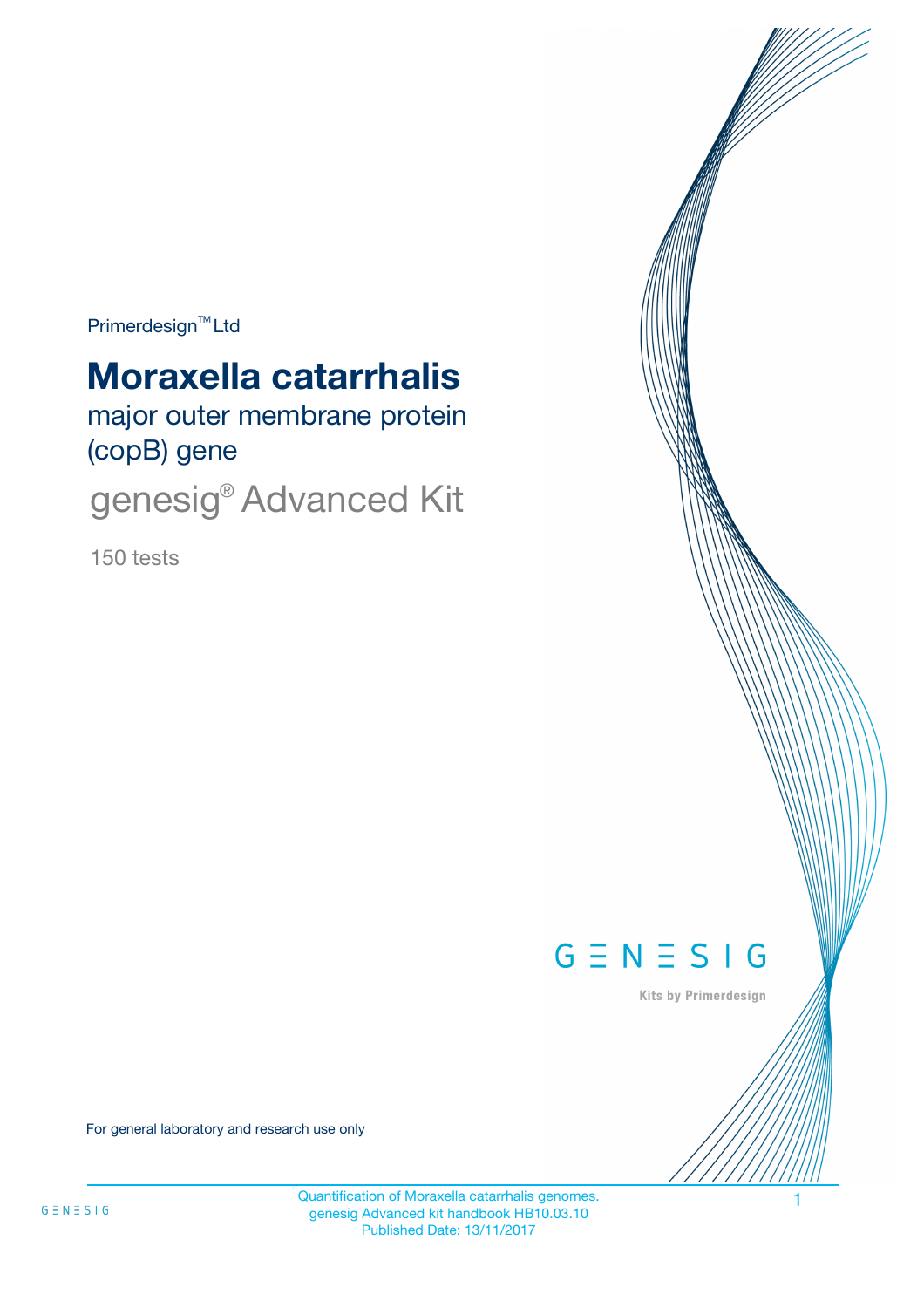## Introduction to Moraxella catarrhalis

Moraxella catarrhalis is a Gram-negative bacterium of the Moraxellaceae family. M. Catarrhalis is an aerobic bacterium that infects the upper respiratory tract and is known to cause pneumonia and bronchitis. This bacterium is also known to be involved in nosocomial infections.

M. catarrhalis can be transmitted via infected respiratory droplets and once inhaled, attach to the epithelial cells of the respiratory tract via pili. Infection of the upper respiratory tract can spread to the lower respiratory tract, usually occurring in individuals with underlying respiratory problems such as Chronic Obstructive Pulmonary Disease (COPD) where it can exacerbate the disease.

Antibiotics such as penicillin are only effective in the treatment of infections caused by around 5% of M. catarrhalis strains as the remaining 95% of strains produce beta-lactamase. Therefore other antimicrobial therapies must be used to treat infections caused by the vast majority of strains.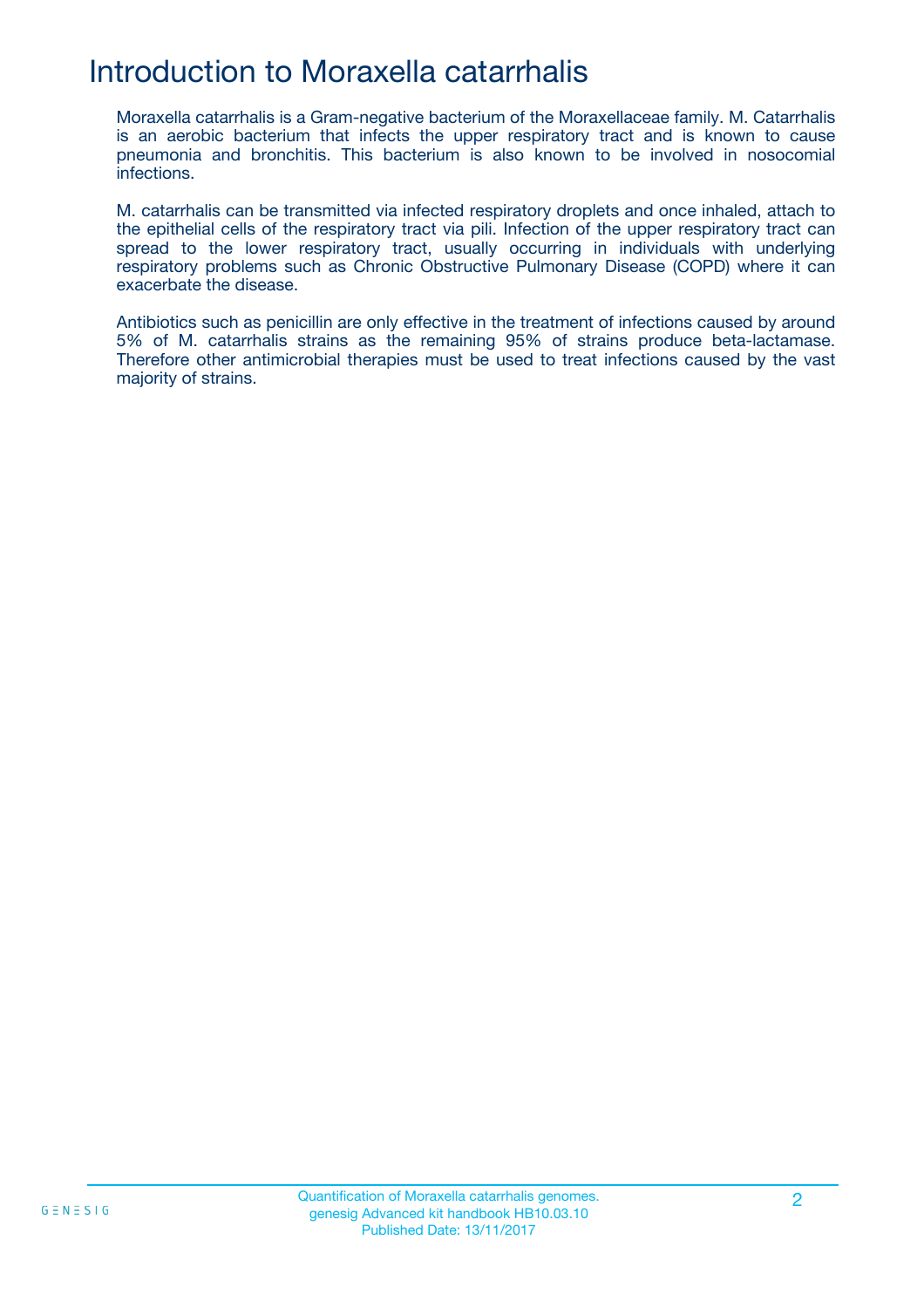## **Specificity**

The Primerdesign genesig Kit for Moraxella catarrhalis (M.catarrhalis) genomes is designed for the in vitro quantification of M.catarrhalis genomes. The kit is designed to have the broadest detection profile possible whilst remaining specific to the M.catarrhalis genome.

The primers and probe sequences in this kit have 100% homology with a broad range of M. catarrhalis sequences based on a comprehensive bioinformatics analysis.

The target sequence within the copB gene has previously been shown to be a good genetic marker for M. catarrhalis in other clinical real-time PCR based studies (Greiner O, et.al 2003). This gene has no known homology with other species in the Moraxella genus. The primers and probe sequences in this kit have 100% homology with a broad range of biologically relevant reference sequences based on a comprehensive bioinformatics analysis.

If you require further information, or have a specific question about the detection profile of this kit then please send an e.mail to enquiry@primerdesign.co.uk and our bioinformatics team will answer your question.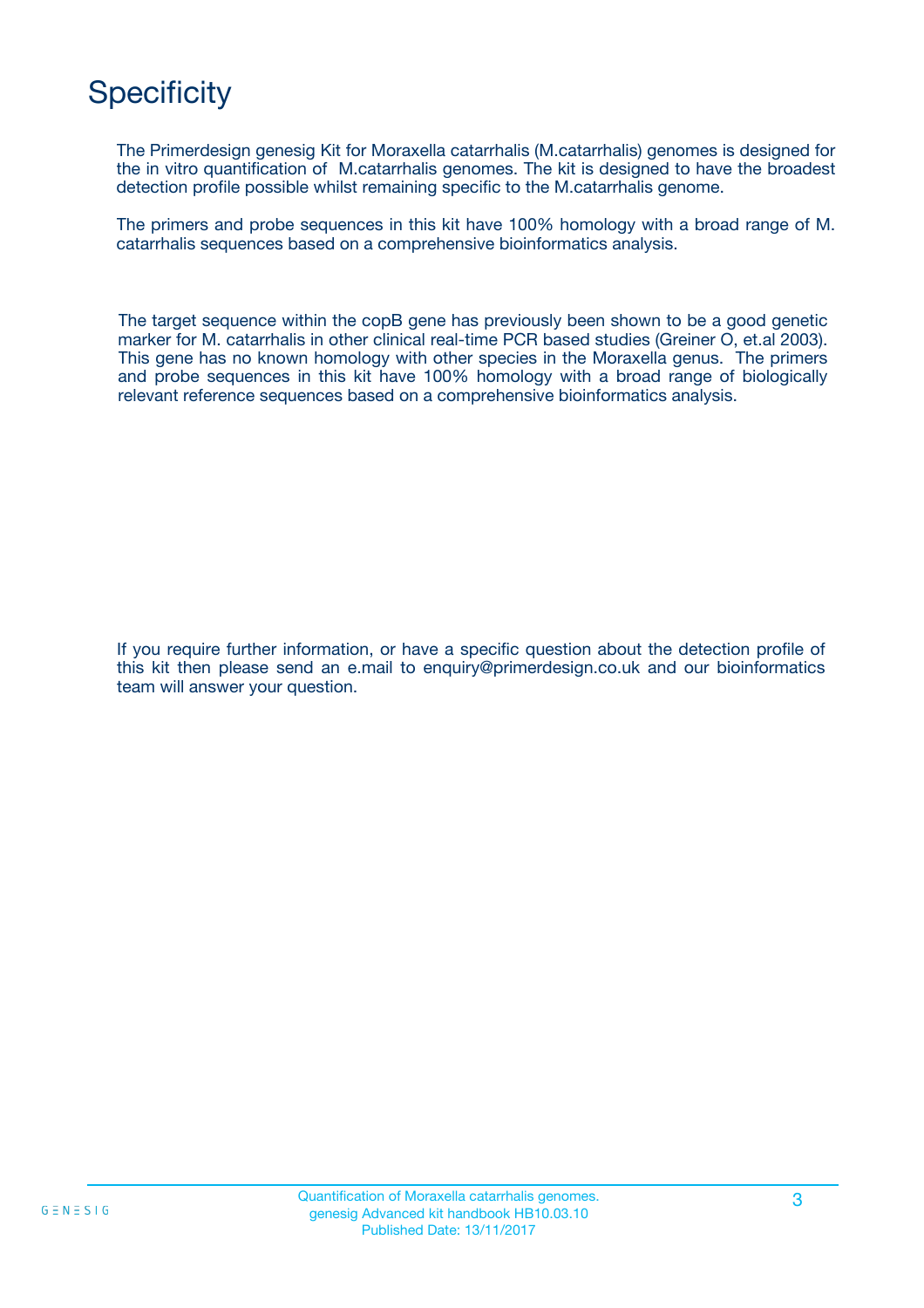## Kit contents

- **M.catarrhalis specific primer/probe mix (150 reactions BROWN)** FAM labelled
- **M.catarrhalis positive control template (for Standard curve RED)**
- **Internal extraction control primer/probe mix (150 reactions BROWN)** VIC labelled as standard
- **Internal extraction control DNA (150 reactions BLUE)**
- **Endogenous control primer/probe mix (150 reactions BROWN)** FAM labelled
- **RNase/DNase free water (WHITE)** for resuspension of primer/probe mixes
- **Template preparation buffer (YELLOW)** for resuspension of internal control template, positive control template and standard curve preparation

### Reagents and equipment to be supplied by the user

#### **Real-time PCR Instrument**

#### **DNA extraction kit**

This kit is recommended for use with genesig Easy DNA/RNA extraction kit. However, it is designed to work well with all processes that yield high quality DNA with minimal PCR inhibitors.

#### **oasig**TM **lyophilised or Precision**®**PLUS 2X qPCR Master Mix**

This kit is intended for use with oasig or PrecisionPLUS2X qPCR Master Mix.

**Pipettors and Tips**

**Vortex and centrifuge**

#### **Thin walled 1.5 ml PCR reaction tubes**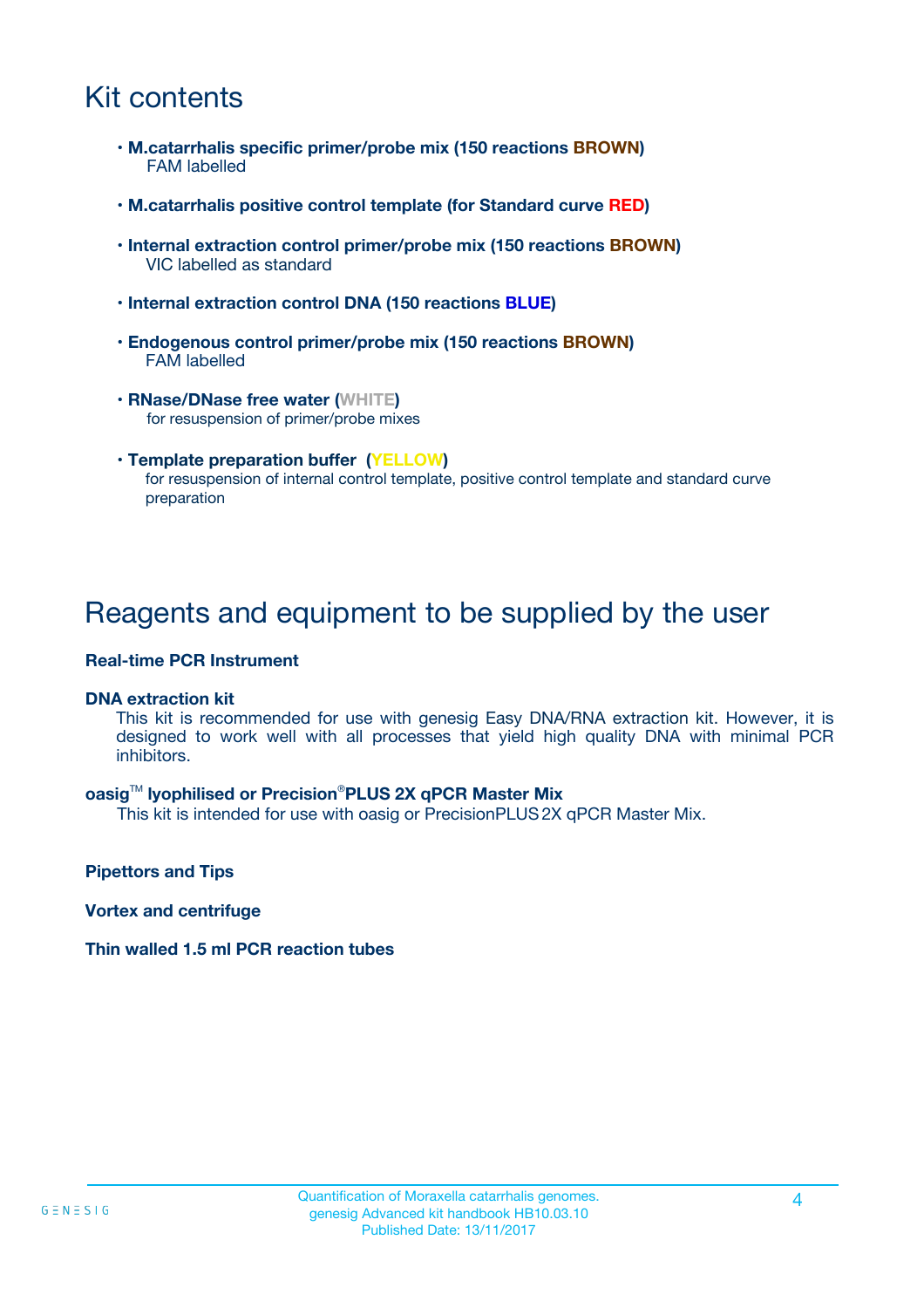### Kit storage and stability

This kit is stable at room temperature but should be stored at -20ºC on arrival. Once the lyophilised components have been resuspended they should not be exposed to temperatures above -20°C for longer than 30 minutes at a time and unnecessary repeated freeze/thawing should be avoided. The kit is stable for six months from the date of resuspension under these circumstances.

If a standard curve dilution series is prepared this can be stored frozen for an extended period. If you see any degradation in this serial dilution a fresh standard curve can be prepared from the positive control.

Primerdesign does not recommend using the kit after the expiry date stated on the pack.

### Suitable sample material

All kinds of sample material suited for PCR amplification can be used. Please ensure the samples are suitable in terms of purity, concentration, and DNA integrity (An internal PCR control is supplied to test for non specific PCR inhibitors). Always run at least one negative control with the samples. To prepare a negative-control, replace the template DNA sample with RNase/DNase free water.

### Dynamic range of test

Under optimal PCR conditions genesig M.catarrhalis detection kits have very high priming efficiencies of >95% and can detect less than 100 copies of target template.

### Notices and disclaimers

This product is developed, designed and sold for research purposes only. It is not intended for human diagnostic or drug purposes or to be administered to humans unless clearly expressed for that purpose by the Food and Drug Administration in the USA or the appropriate regulatory authorities in the country of use. During the warranty period Primerdesign genesig detection kits allow precise and reproducible data recovery combined with excellent sensitivity. For data obtained by violation to the general GLP guidelines and the manufacturer's recommendations the right to claim under guarantee is expired. PCR is a proprietary technology covered by several US and foreign patents. These patents are owned by Roche Molecular Systems Inc. and have been sub-licensed by PE Corporation in certain fields. Depending on your specific application you may need a license from Roche or PE to practice PCR. Additional information on purchasing licenses to practice the PCR process may be obtained by contacting the Director of Licensing at Roche Molecular Systems, 1145 Atlantic Avenue, Alameda, CA 94501 or Applied Biosystems business group of the Applera Corporation, 850 Lincoln Centre Drive, Foster City, CA 94404. In addition, the 5' nuclease assay and other homogeneous amplification methods used in connection with the PCR process may be covered by U.S. Patents 5,210,015 and 5,487,972, owned by Roche Molecular Systems, Inc, and by U.S. Patent 5,538,848, owned by The Perkin-Elmer Corporation.

## Trademarks

Primerdesign™ is a trademark of Primerdesign Ltd.

genesig $^\circledR$  is a registered trademark of Primerdesign Ltd.

The PCR process is covered by US Patents 4,683,195, and 4,683,202 and foreign equivalents owned by Hoffmann-La Roche AG. BI, ABI PRISM® GeneAmp® and MicroAmp® are registered trademarks of the Applera Genomics (Applied Biosystems Corporation). BIOMEK® is a registered trademark of Beckman Instruments, Inc.; iCycler™ is a registered trademark of Bio-Rad Laboratories, Rotor-Gene is a trademark of Corbett Research. LightCycler™ is a registered trademark of the Idaho Technology Inc. GeneAmp®, TaqMan® and AmpliTaqGold® are registered trademarks of Roche Molecular Systems, Inc., The purchase of the Primerdesign™ reagents cannot be construed as an authorization or implicit license to practice PCR under any patents held by Hoffmann-LaRoche Inc.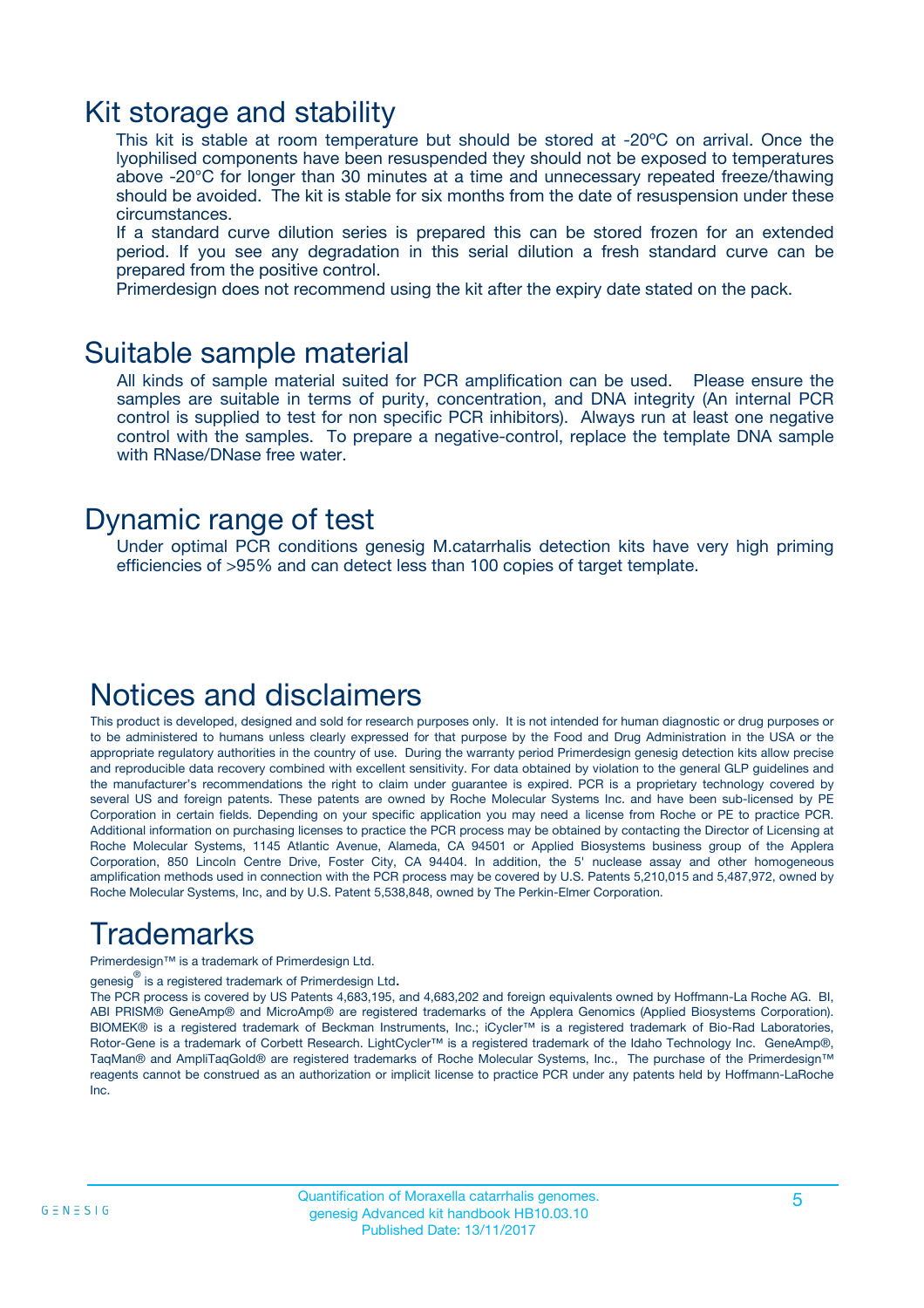### Principles of the test

#### **Real-time PCR**

A M.catarrhalis specific primer and probe mix is provided and this can be detected through the FAM channel.

The primer and probe mix provided exploits the so-called TaqMan® principle. During PCR amplification, forward and reverse primers hybridize to the M.catarrhalis DNA. A fluorogenic probe is included in the same reaction mixture which consists of a DNA probe labeled with a 5`-dye and a 3`-quencher. During PCR amplification, the probe is cleaved and the reporter dye and quencher are separated. The resulting increase in fluorescence can be detected on a range of qPCR platforms.

#### **Positive control**

For copy number determination and as a positive control for the PCR set up, the kit contains a positive control template. This can be used to generate a standard curve of M.catarrhalis copy number / Cq value. Alternatively the positive control can be used at a single dilution where full quantitative analysis of the samples is not required. Each time the kit is used, at least one positive control reaction must be included in the run. A positive result indicates that the primers and probes for detecting the target M.catarrhalis gene worked properly in that particular experimental scenario. If a negative result is obtained the test results are invalid and must be repeated. Care should be taken to ensure that the positive control does not contaminate any other kit component which would lead to false-positive results. This can be achieved by handling this component in a Post PCR environment. Care should also be taken to avoid cross-contamination of other samples when adding the positive control to the run. This can be avoided by sealing all other samples and negative controls before pipetting the positive control into the positive control well.

#### **Negative control**

To validate any positive findings a negative control reaction should be included every time the kit is used. For this reaction the RNase/DNase free water should be used instead of template. A negative result indicates that the reagents have not become contaminated while setting up the run.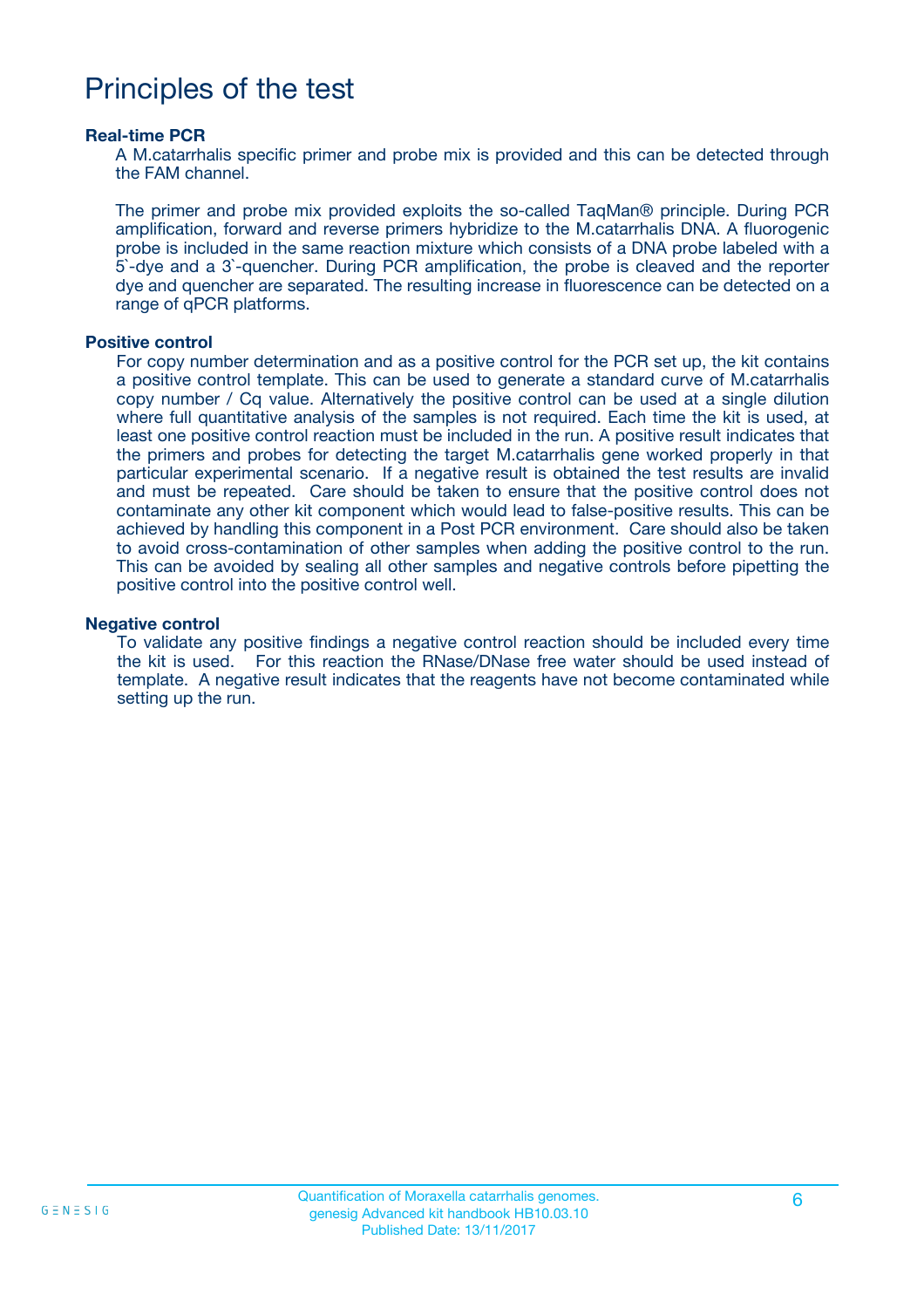#### **Internal DNA extraction control**

When performing DNA extraction, it is often advantageous to have an exogenous source of DNA template that is spiked into the lysis buffer. This control DNA is then co-purified with the sample DNA and can be detected as a positive control for the extraction process. Successful co-purification and qPCR for the control DNA also indicates that PCR inhibitors are not present at a high concentration.

A separate primer and probe mix are supplied with this kit to detect the exogenous DNA using qPCR. The primers are present at PCR limiting concentrations which allows multiplexing with the target sequence primers. Amplification of the control DNA does not interfere with detection of the M.catarrhalis target DNA even when present at low copy number. The Internal control is detected through the VIC channel and gives a Cq value of 28+/-3.

#### **Endogenous control**

To confirm extraction of a valid biological template, a primer and probe mix is included to detect an endogenous gene. Detection of the endogenous control is through the FAM channel and it is NOT therefore possible to perform a multiplex with the M.catarrhalis primers. A poor endogenous control signal may indicate that the sample did not contain sufficient biological material.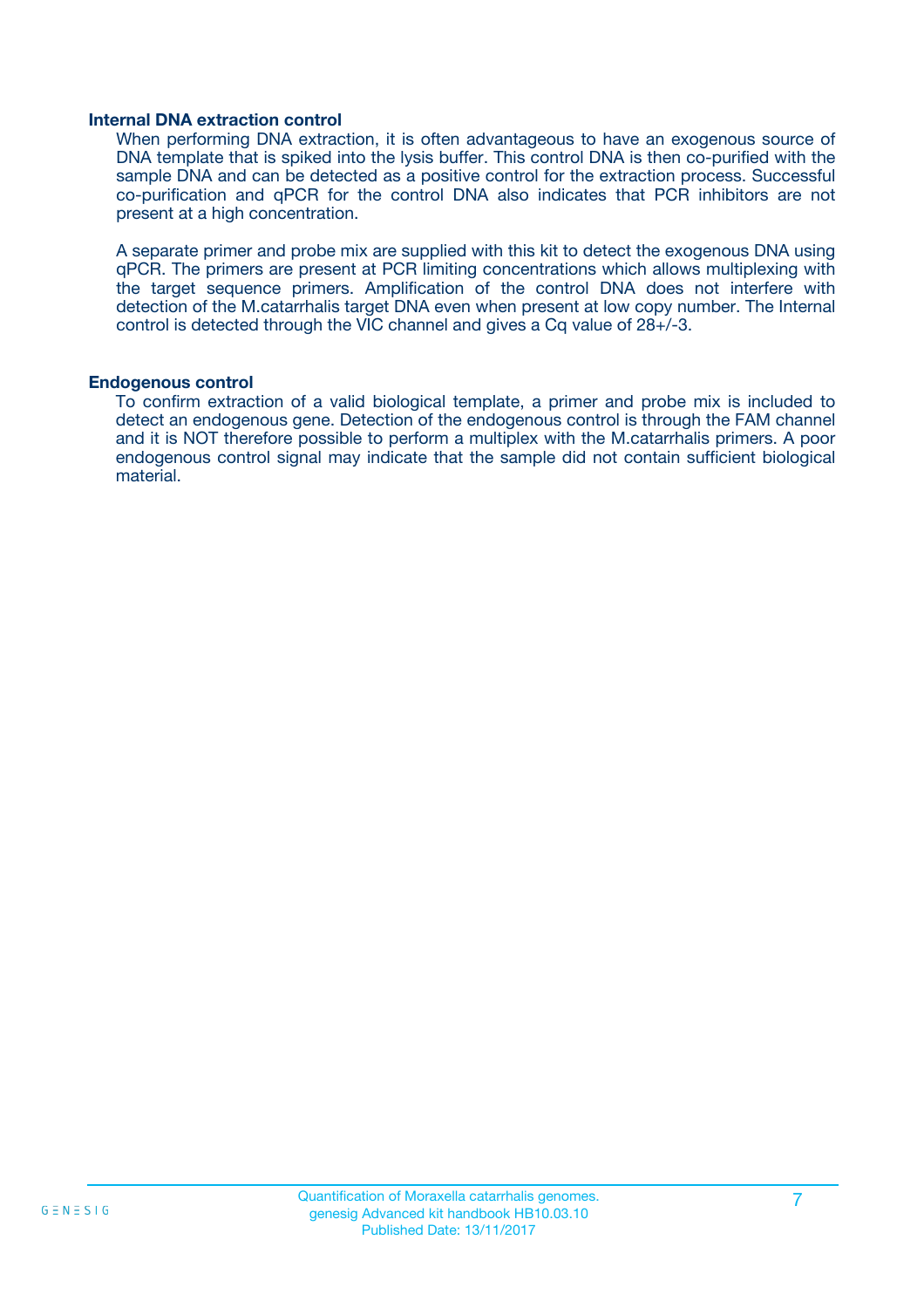### Resuspension protocol

To minimize the risk of contamination with foreign DNA, we recommend that all pipetting be performed in a PCR clean environment. Ideally this would be a designated PCR lab or PCR cabinet. Filter tips are recommended for all pipetting steps.

- **1. Pulse-spin each tube in a centrifuge before opening.** This will ensure lyophilised primer and probe mix is in the base of the tube and is not spilt upon opening the tube.
- **2. Resuspend the primer/probe mixes in the RNase/DNase free water supplied, according to the table below:**

To ensure complete resuspension, vortex each tube thoroughly.

| Component - resuspend in water                       |          |  |
|------------------------------------------------------|----------|--|
| <b>Pre-PCR pack</b>                                  |          |  |
| M.catarrhalis primer/probe mix (BROWN)               | $165$ µl |  |
| Internal extraction control primer/probe mix (BROWN) | $165$ µ  |  |
| Endogenous control primer/probe mix (BROWN)          | 165 µl   |  |

**3. Resuspend the internal control template and positive control template in the template preparation buffer supplied, according to the table below:** To ensure complete resuspension, vortex each tube thoroughly.

| Component - resuspend in template preparation buffer |  |  |  |
|------------------------------------------------------|--|--|--|
| <b>Pre-PCR heat-sealed foil</b>                      |  |  |  |
| Internal extraction control DNA (BLUE)               |  |  |  |
| <b>Post-PCR heat-sealed foil</b>                     |  |  |  |
| M.catarrhalis Positive Control Template (RED) *      |  |  |  |

\* This component contains high copy number template and is a VERY significant contamination risk. It must be opened and handled in a separate laboratory environment, away from the other components.

### DNA extraction

The internal extraction control DNA can be added either to the DNA lysis/extraction buffer or to the DNA sample once it has been resuspended in lysis buffer.

**DO NOT add the internal extraction control DNA directly to the unprocessed biological sample as this will lead to degradation and a loss in signal.**

- **1. Add 4µl of the Internal extraction control DNA (BLUE) to each sample in DNA lysis/extraction buffer per sample.**
- **2. Complete DNA extraction according to the manufacturers protocols.**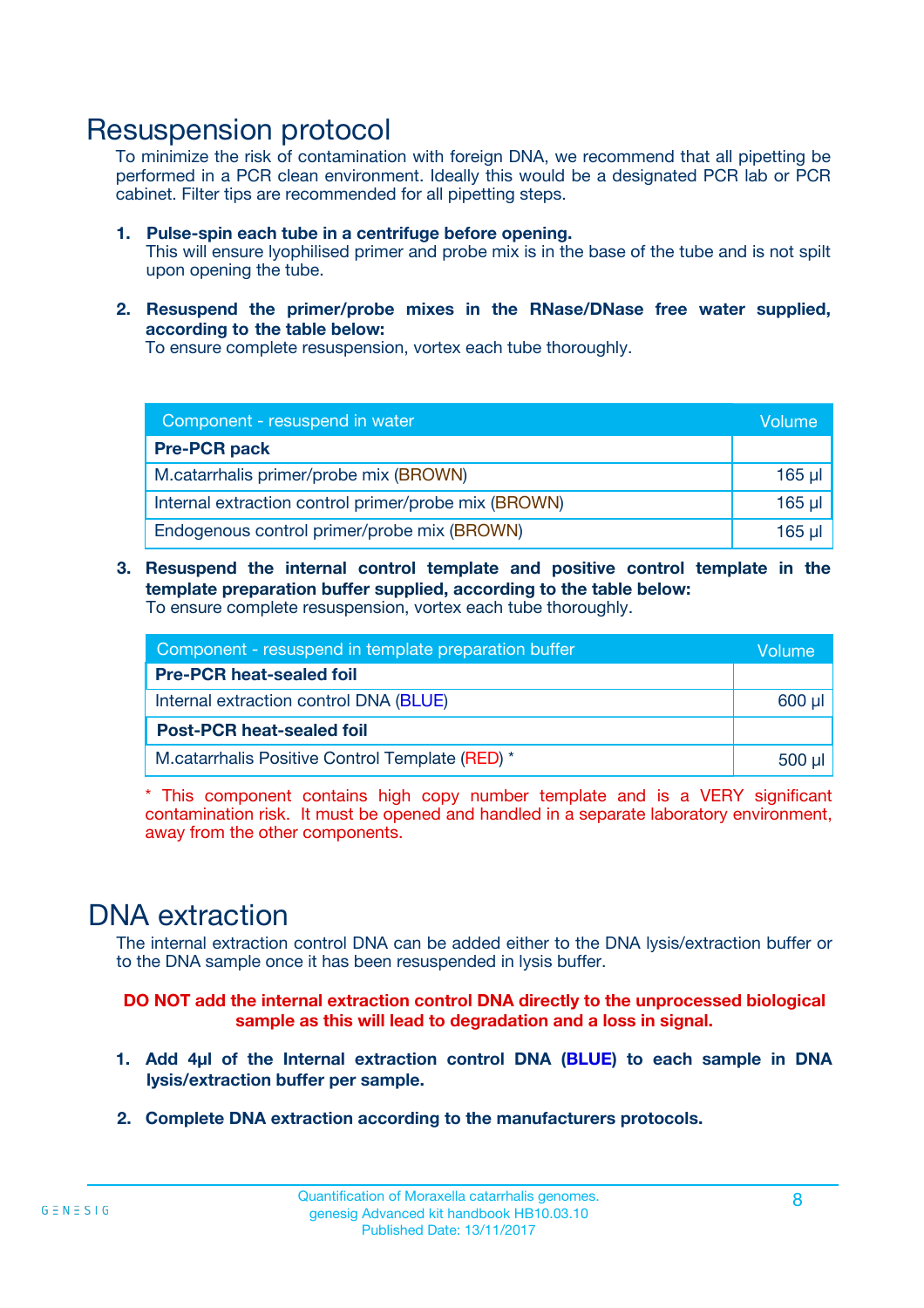## qPCR detection protocol

**1. For each DNA sample prepare a reaction mix according to the table below:** Include sufficient reactions for positive and negative controls.

| Component                                            | Volume   |
|------------------------------------------------------|----------|
| oasig or PrecisionPLUS 2X qPCR Master Mix            | $10 \mu$ |
| M.catarrhalis primer/probe mix (BROWN)               | 1 µI     |
| Internal extraction control primer/probe mix (BROWN) | 1 µl     |
| <b>RNase/DNase free water (WHITE)</b>                | $3 \mu$  |
| <b>Final Volume</b>                                  | 15 µl    |

**2. For each DNA sample prepare an endogenous control reaction according to the table below (Optional):**

**This control reaction will provide useful information regarding the quality of the biological sample.**

| Component                                   | Volume   |
|---------------------------------------------|----------|
| oasig or PrecisionPLUS 2X qPCR Master Mix   | $10 \mu$ |
| Endogenous control primer/probe mix (BROWN) | 1 µI     |
| <b>RNase/DNase free water (WHITE)</b>       | $4 \mu$  |
| <b>Final Volume</b>                         | 15 µl    |

- **3. Pipette 15µl of each mix into individual wells according to your qPCR experimental plate set up.**
- **4. Prepare sample DNA templates for each of your samples.**
- **5. Pipette 5µl of DNA template into each well, according to your experimental plate set up.**

For negative control wells use 5µl of RNase/DNase free water. The final volume in each well is 20ul.

**6. If a standard curve is included for quantitative analysis, prepare a reaction mix according to the table below:**

| Component                                 | Volume   |
|-------------------------------------------|----------|
| oasig or PrecisionPLUS 2X qPCR Master Mix | 10 ul    |
| M.catarrhalis primer/probe mix (BROWN)    | 1 µI     |
| <b>RNase/DNase free water (WHITE)</b>     | 4 µl     |
| <b>Final Volume</b>                       | $15 \mu$ |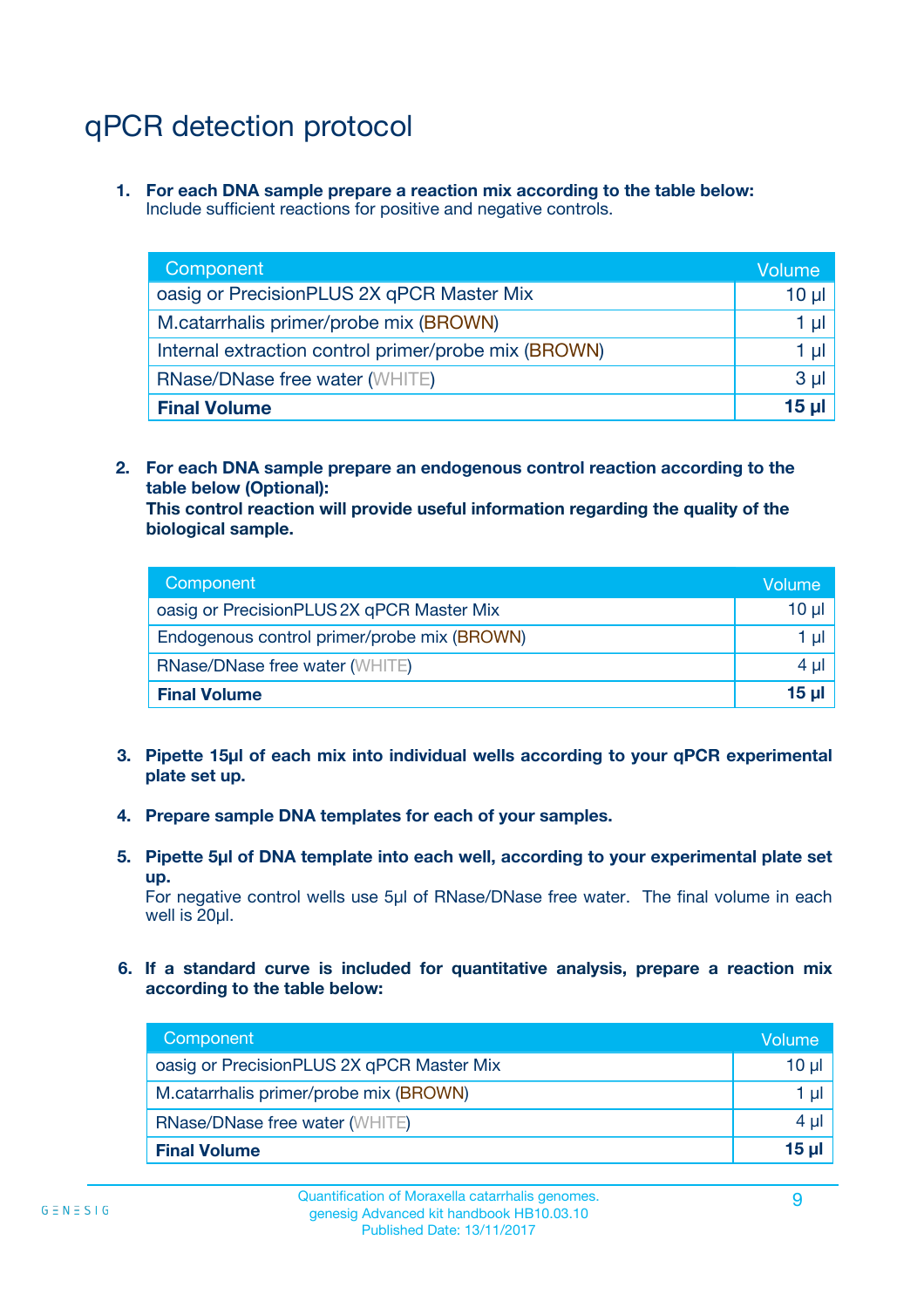#### **7. Preparation of standard curve dilution series.**

- 1) Pipette 90µl of template preparation buffer into 5 tubes and label 2-6
- 2) Pipette 10µl of Positive Control Template (RED) into tube 2
- 3) Vortex thoroughly
- 4) Change pipette tip and pipette 10µl from tube 2 into tube 3
- 5) Vortex thoroughly

Repeat steps 4 and 5 to complete the dilution series

| <b>Standard Curve</b>         | <b>Copy Number</b>     |
|-------------------------------|------------------------|
| Tube 1 Positive control (RED) | $2 \times 10^5$ per µl |
| Tube 2                        | $2 \times 10^4$ per µl |
| Tube 3                        | $2 \times 10^3$ per µl |
| Tube 4                        | $2 \times 10^2$ per µl |
| Tube 5                        | $20$ per $\mu$         |
| Tube 6                        | 2 per µl               |

**8. Pipette 5µl of standard template into each well for the standard curve according to your experimental plate set up.** The final volume in each well is 20µl.

## qPCR amplification protocol

Amplification conditions using oasig or PrecisionPLUS 2X qPCR Master Mix.

|             | <b>Step</b>       | <b>Time</b>     | <b>Temp</b> |
|-------------|-------------------|-----------------|-------------|
|             | Enzyme activation | 2 min           | 95 °C       |
| Cycling x50 | Denaturation      | 10 <sub>s</sub> | 95 °C       |
|             | DATA COLLECTION * | 60 s            | 60 °C       |

\* Fluorogenic data should be collected during this step through the FAM and VIC channels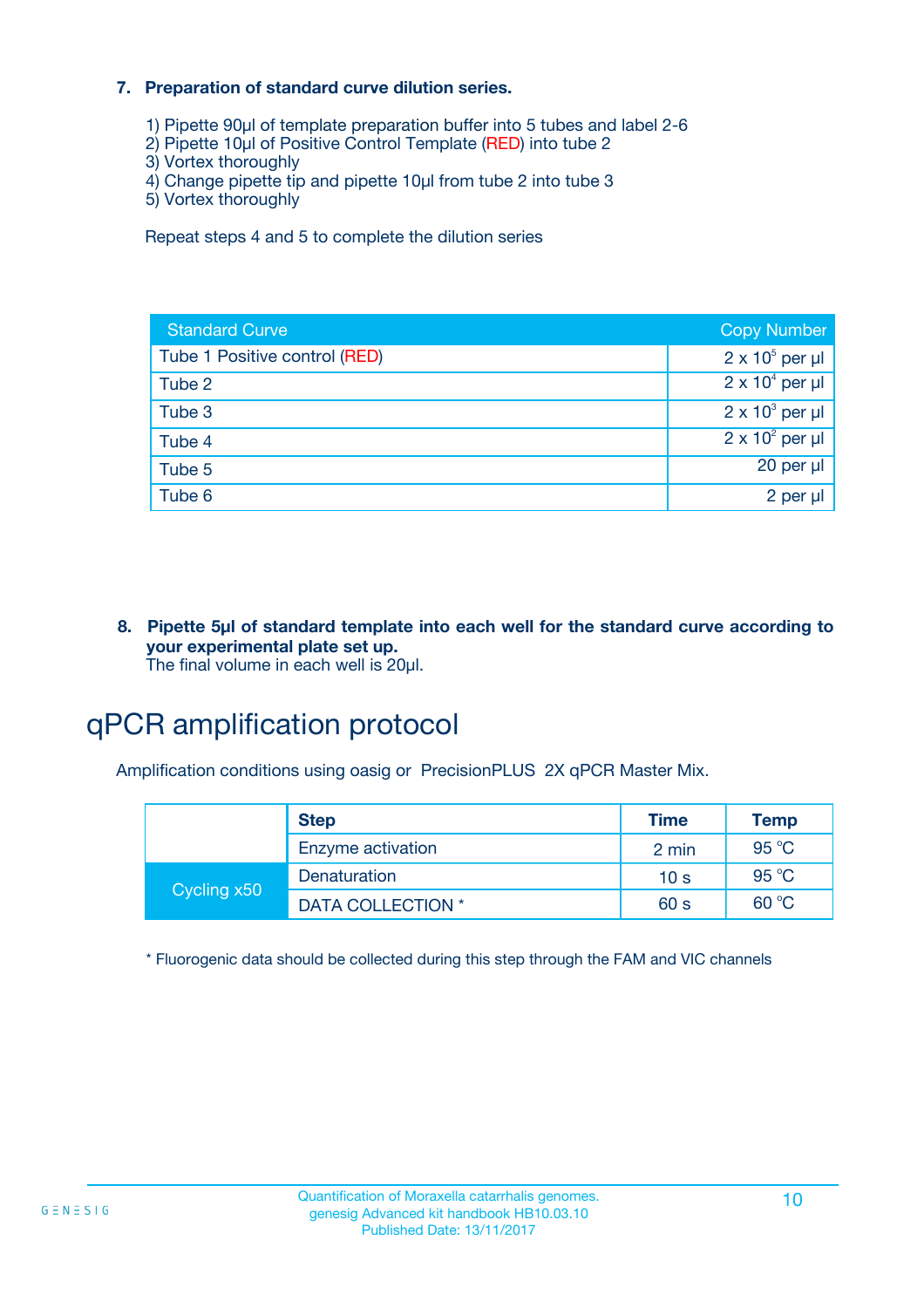## Interpretation of results

| <b>Target</b><br>(FAM) | <b>Internal</b><br>control<br>(NIC) | <b>Positive</b><br>control | <b>Negative</b><br>control | Interpretation                                                                                                  |
|------------------------|-------------------------------------|----------------------------|----------------------------|-----------------------------------------------------------------------------------------------------------------|
| $\leq 30$              | $+ 1 -$                             | ÷                          |                            | <b>POSITIVE QUANTITATIVE RESULT</b><br>calculate copy number                                                    |
| > 30                   | ٠                                   | ÷                          |                            | <b>POSITIVE QUANTITATIVE RESULT</b><br>calculate copy number                                                    |
| > 30                   |                                     | ÷                          |                            | <b>POSITIVE QUALITATIVE RESULT</b><br>do not report copy number as this<br>may be due to poor sample extraction |
|                        | ÷                                   | ÷                          |                            | <b>NEGATIVE RESULT</b>                                                                                          |
| $+ 1 -$                | $+ 1 -$                             | ÷                          | $\leq$ 35                  | <b>EXPERIMENT FAILED</b><br>due to test contamination                                                           |
| $+$ / -                | $+ 1 -$                             | ÷                          | > 35                       | $\star$                                                                                                         |
|                        |                                     | ÷                          |                            | <b>SAMPLE PREPARATION FAILED</b>                                                                                |
|                        |                                     |                            | $+$ /                      | <b>EXPERIMENT FAILED</b>                                                                                        |

Positive control template (**RED**) is expected to amplify between Cq 16 and 23. Failure to satisfy this quality control criterion is a strong indication that the experiment has been compromised.

\*Where the test sample is positive and the negative control is positive with a  $Ca > 35$ , the sample must be reinterpreted based on the relative signal strength of the two results:



If the sample amplifies  $> 5$  Cq earlier than the negative control then the sample should be reinterpreted (via the table above) with the negative control verified as negative.



If the sample amplifies  $< 5$  Cq earlier than the negative control then the positive sample result is invalidated and<br>the result should be determined  $the$  result should be inconclusive due to test contamination. The test for this sample should be repeated.